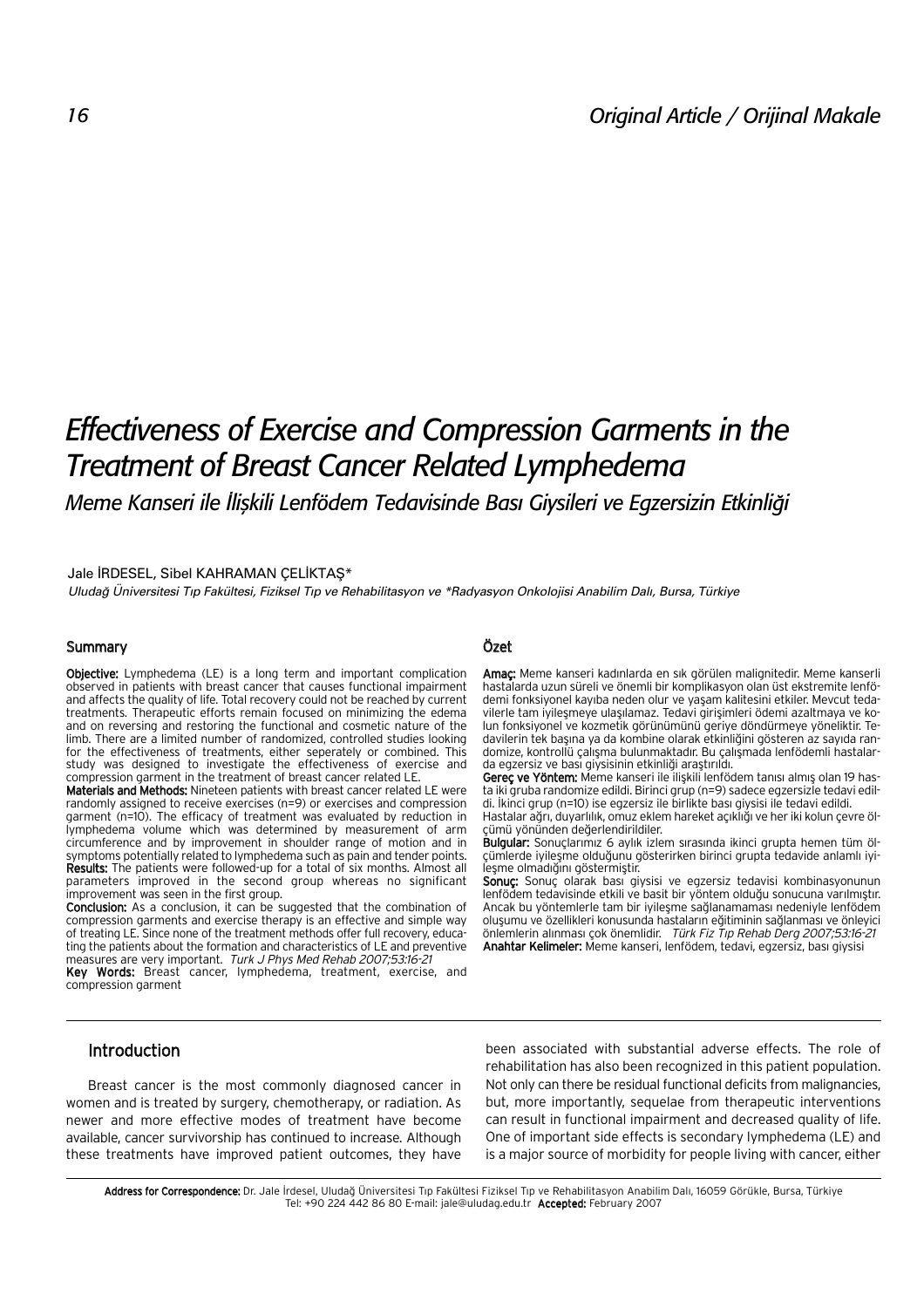as a direct result of the tumor or as a side effect of treatment and it changes functional abilities and may affect a patient's psychosocial adjustment and overall quality of life (1-4).

LE is the accumulation of protein-rich interstitial fluid within the skin and subcutaneous tissue that causes chronic inflammation and reactive fibrosis of the affected tissues (5). All female patients whose lymph canals have been surgically removed carry the risk of LE formation. LE can result from tumor compression or lymphatic vessel obstruction but it is caused more commonly by breast cancer therapy such as surgery and radiotherapy (6). The risk of LE is higher in women treated with axillary dissection and adjuvan radiation to the axilla (7). Reports of incidence vary from 10% to 48% with axillary lymph node dissection (8-10). The incidence of LE is difficult to establish because the length of follow-up in research studies varies from 1 year to 20 years and surgical technique has changed over time. The incidence of LE is affected by the method of arm volume measurement, the follow-up period of the patient population, and the duration between the axillary dissection and the diagnosis of LE (11).

As in the area of assessment of LE, no consensus regarding standards for the treatment of LE exists. Management of LE in women with breast cancer has been a subject of debate for many years. There is currently no cure for LE. Therefore, all of the current studies are focus on minimizing the edema and reversing and restoring the functional and cosmetic nature of the limb. To address this issue, the International Society of Lymphology Executive Committee in 1995 developed a consensus document that offered an integrated view of the various approaches currently utilized for the treatment of LE (12).

Treatment options include elevation, exercise, massage, compression garments, pneumatic compression pumps and complex physical therapy (13). The literature is limited in regard to scientifically proven LE treatments because of the lack of prospective, randomized clinical trials that accurately control all variables and measure the amount of LE present (14).

Therapeutic exercises and compression garments are established treatment methods of LE. Therapeutic exercises include remedial exercises that aid lymph flow through repeated contraction and relaxation of muscles.

A case series published by Harris and Niesen-Vertommen in 2001 suggested that women who have undergone treatment for breast cancer could engage in upper extremity exercises without developing LE (15).

A compression sleeve may be used to reduce edema in mild cases or to maintain the reduction achieved by compression bandaging or other volume-reducing techniques. It is custom fitted to apply external pressure in the range of 20–60 mmHg. These garments typically cover the arm from wrist to mid-humerus and may be prescribed with an attached gauntlet or separate glove. They are usually removed overnight.

Pecking compared the use of a compression garment/elastic sleeve with no treatment. There was no significant difference in the rates of LE between the two groups (55% with compression garments versus 45% for no treatment) (16). Hornsby compared the use of a compression garment plus self-massage with self-massage alone in women. During the first 4 weeks of treatment, 12 of 14 women in the experimental group and 4 of 11 in the control group showed a reduction in swelling as measured by the amount of fluid displaced from an immersion tank (17).

Anderson et al. (18) compared standard therapy (compression garment + education + exercise) with complex physical therapy (manual lymphatic drainage + self massage + standard therapy) in women with LE following breast cancer treatment. There was a reduction in edema in both groups over a 3-month period but no significant difference between treatments. There were no significant differences in symptom improvement between the groups.

There is insufficient evidence to support an evidence-based recommendation on which to base a practice guideline for the treatment of LE. Although many researchers have developed different treatment methods for LE, there is no current evidence to support the use of different treatments. The limited amount of controlled research in this field contributes to the controversy about the efficacy of individual treatment approaches and how treatments should be combined in specific situations. The aim of this study was to assess the effectiveness of exercise and the use of compression garment in the treatment of breast cancer related LE.

## Materials and Methods

This randomized controlled, prospective, and single-blind study was carried out in breast cancer related LE patients who had admitted to the Uludağ University Physical Medicine and Rehabilitation Outpatient Clinic. Ethical approval was granted by Uluda¤ University Faculty of Medicine Local Research Ethics Committee. Prior to testing, informed consent was obtained from each subject.

Patients with the following characteristics were excluded from the study: Those who had been operated less than 4 months ago, those who had recurrence, those with bilateral breast cancer, elephantiasis, congestive heart failure, acute deep vein thrombosis, those suffering from acute or untreated infections on the affected arm by cancer, those with active breast cancer, and those with stage 4 breast cancer.

Demographic characteristics and risk factors related to LE had been assessed prospectively. For each patient; the type and side of operation, the stage of the tumor, the results of the biopsy, the number of lymph nodes removed from the axilla, and the duration of the LE were recorded.

Same researcher assessed the patients' shoulder range of motion (ROM), shoulder tenderness, and the circumference arm measurements before the treatment, 2nd week, 1st month, 3rd month, and 6th month of the study period. Prior to the treatment, the patients were randomized into two groups by another researcher. The first group was only treated with exercise treatment. Second group was treated with the compression garment and the exercise treatment program similar to the program given to the first group.

Each patient was informed about skin care and LE education (the formation/progression of LE and the effects of the exercises on the drainage of lymphatic flow). Prevention efforts and the importing of information about LE were explained. Simple suggestions were made to patients not to lift heavy objects, not to get blood drawn, and not to have blood pressure measurement from the limb at risk. They were also given booklets containing information about skin care and LE education.

The exercise program consisted of upper extremity ROM exercises and light resistive exercises including bilateral and unilateral cane stretches, external rotation/horizontal abduction, "praying child", wall walking, and pulleys. Both groups were given the same exercise program in printed form and the exercises were also practiced with them. They were asked to carry out these exercises 3 times a day, with 10 repetitions each time. At every visit, the patients were questioned about whether they were doing their exercises regularly or not. If not, they were asked to do them regularly as well as to pay attention to the precautions.

The patients in the second group were prescribed compression garments that deliver 40 mmHg of pressure. They were asked to wear the garments on at all times expect when they go to sleep for the duration of 6 months.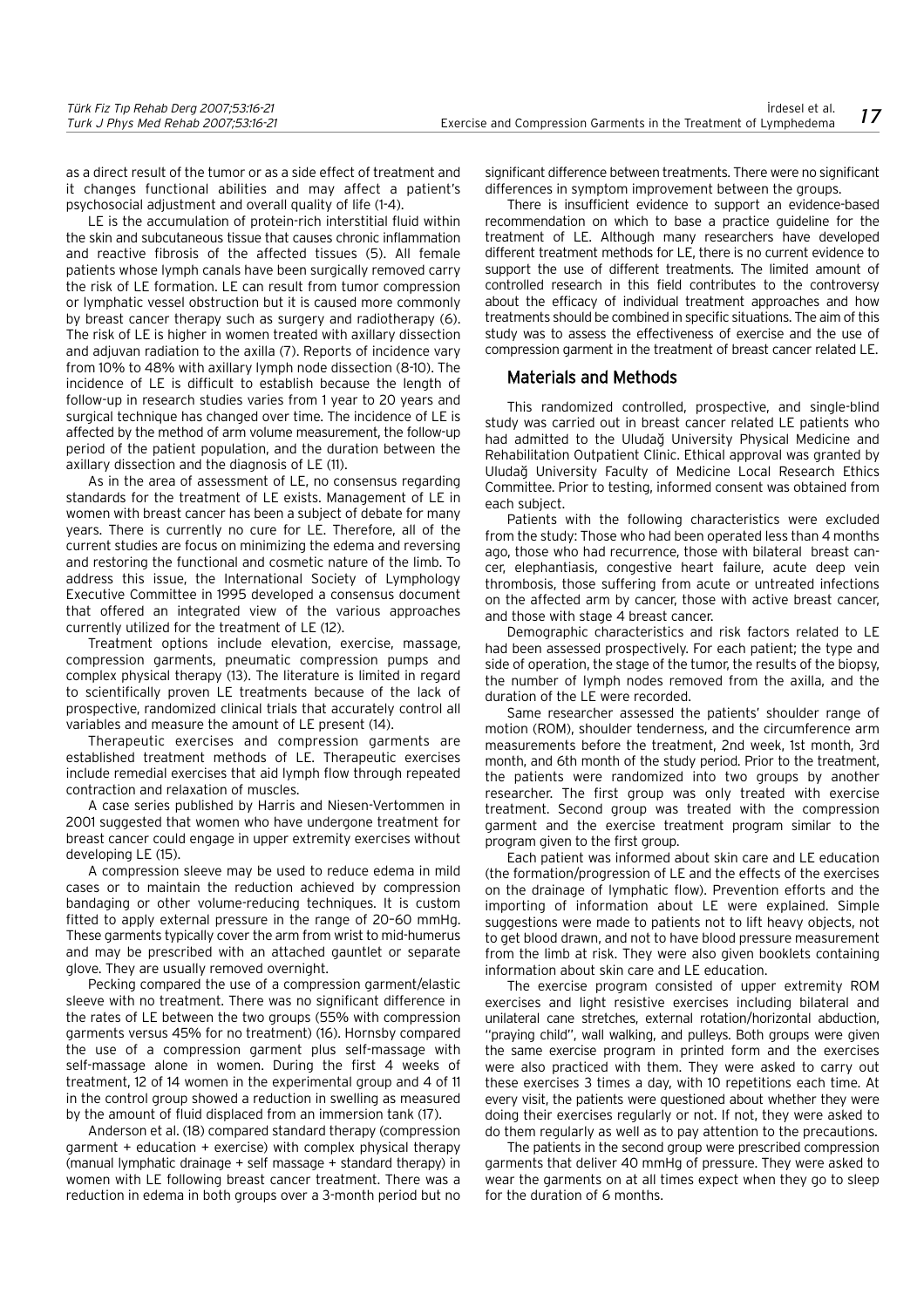Blinding was maintained for the researcher responsible for assessing the patients. Another researcher did the randomization. Assessment Parameters:

1-Visual Analog Scale (VAS): VAS was used to measure the intensity of pain.

2-Shoulder tenderness: The severity of tenderness on the shoulder was assessed according to the scale of 0-3.

3-Shoulder ROM: Measured with goniometry in all directions. 4-Circumferential measurements: Arm circumferences were determined at 4 sites - The carpometacarpal region, the wrist, 15 cm proximal and 10 cm distal to the lateral epicondyle (19). Measurements were taken keeping both the limbs in a similar position with arms relaxed by their sides and elbows straight. The differences of both of upper extremity measurements were recorded.

All of the measurements were carried out between 11:00 and 14:00 to have the standardization.

## Statistical Analysis:

The statistical analysis was performed by Statistical Package for the SPSS for Windows (SPSS, Inc Chicago, IL) and an alpha level of 0.05 was considered significant. Demographic characteristics are reported with descriptive statistics. Continuous measures are reported as means and standard deviations (±SD), while categorical variables are reported as proportions. We used the Wilcoxon test to determine whether changes in pain, tenderness, ROM and circumference measurement scores from baseline to 2nd week, 1st month, 3rd month, 6th month evaluations for each group were significant at a value of p<0.05. Mann-Whitney U test was used to define the differences between groups at every visit.

## Results

Twenty-one patients who had all received surgery and radiotherapy were included in the study. Because one of the 10 patients in the first group occurred deep venous thrombosis, and one of the 11 patients in the second group developed lymphangitis, this study was completed with 19 subjects: 9 patients in the Group 1 (exercise treatment alone) and 10 patients in the Group 2

Table 1. Demographic and disease-related characteristics.

(exercise treatment + the use of compression garments).

Mean age was 51.1±8.1 (33-64) years. Demographic and disease related characteristics were shown in Table 1.

There were no significant differences in the type of surgery, affected side, tumor stage and pathological diagnosis between the groups.

All women received radiation therapy.

The distribution of number of lymph node and the subjects' LE duration according to groups is shown in Table 2. Due to the fact that the number of samples was quite low, we could not carry out a statistical analysis comparing the groups.

At the baseline evaluation, only one patient had pain and tenderness; therefore, we did not detect any statistically significant level of recovery in intra-group comparisons (Wilcoxon test, p>0.05).

The ROM analysis also showed that only one patient had restricted shoulder flexion and abduction. Therefore, we did not find out any statistically difference of recovery for the whole sample (Wilcoxon test, p>0.05).

Table 3 shows the baseline and the follow-up differences of circumference measurements. We found statistically no significant differences between the groups concerning the comparison of the baseline and follow-up circumference measurements of all measurement sites (Mann-Whitney U test, p>0.05).

At the circumference measurements of carpometacarpal joint site, for both groups, the follow-up measurements did not statistically difference from the baseline measurements (Wilcoxon test, p>0.05). Intra-group analysis showed that the 2nd week, 1st month, 3rd month, and 6th month circumference measurements of the wrist were statistically significant difference from the baseline value (Wilcoxon test, respectively p=0.032, p=0.046, p=0,009, p=0.008) for the group 2 (Figure 1).

For the group 2, we have determined statistically significant improvements in the distal circumferential measurements taken in the 2nd week, 3rd month, and 6th month (Wilcoxon test, respectively p=0.05, p=0.005, p=0.05) (Figure 2).

For the group 1, the circumference measurements of proximal showed statistically significant improvement in the only 1st month measurements (Wilcoxon test, p=0.043).

| Age (Years)<br>mean±SD<br>(min-max) | $51.6 \pm 8.8$<br>$(33-64)$    | No. of patients | $\%$ |
|-------------------------------------|--------------------------------|-----------------|------|
| Menopause                           | Premenopause                   | 9               | 47.4 |
|                                     | Postmenopause                  | 10              | 52.6 |
| Comorbidity                         | No medical problems            | 10              | 52.6 |
|                                     | One or more medical problems   | 9               | 47.4 |
| <b>Breast Cancer in the history</b> | No                             | 18              | 94.7 |
|                                     | Yes                            |                 | 5.3  |
| Type of surgery                     | Lumpectomy+axillary dissection | 7               | 36.8 |
|                                     | Modified radical mastectomy    | 12              | 63.2 |
| Affected side                       | Right                          | 10              | 52.6 |
|                                     | Left                           | 9               | 47.4 |
| Tumour                              | Tis                            |                 | 5.3  |
| stage                               | T1                             |                 | 5.3  |
|                                     | T <sub>2</sub>                 | 10              | 52.6 |
|                                     | T <sub>3</sub>                 | 7               | 36.8 |
| Pathological                        | Infiltrative ductal carcinoma  | 17              | 89.4 |
| diagnosis                           | Infiltrative lobular carcinoma |                 | 5.3  |
|                                     | Mixed type carcinoma           |                 | 5.3  |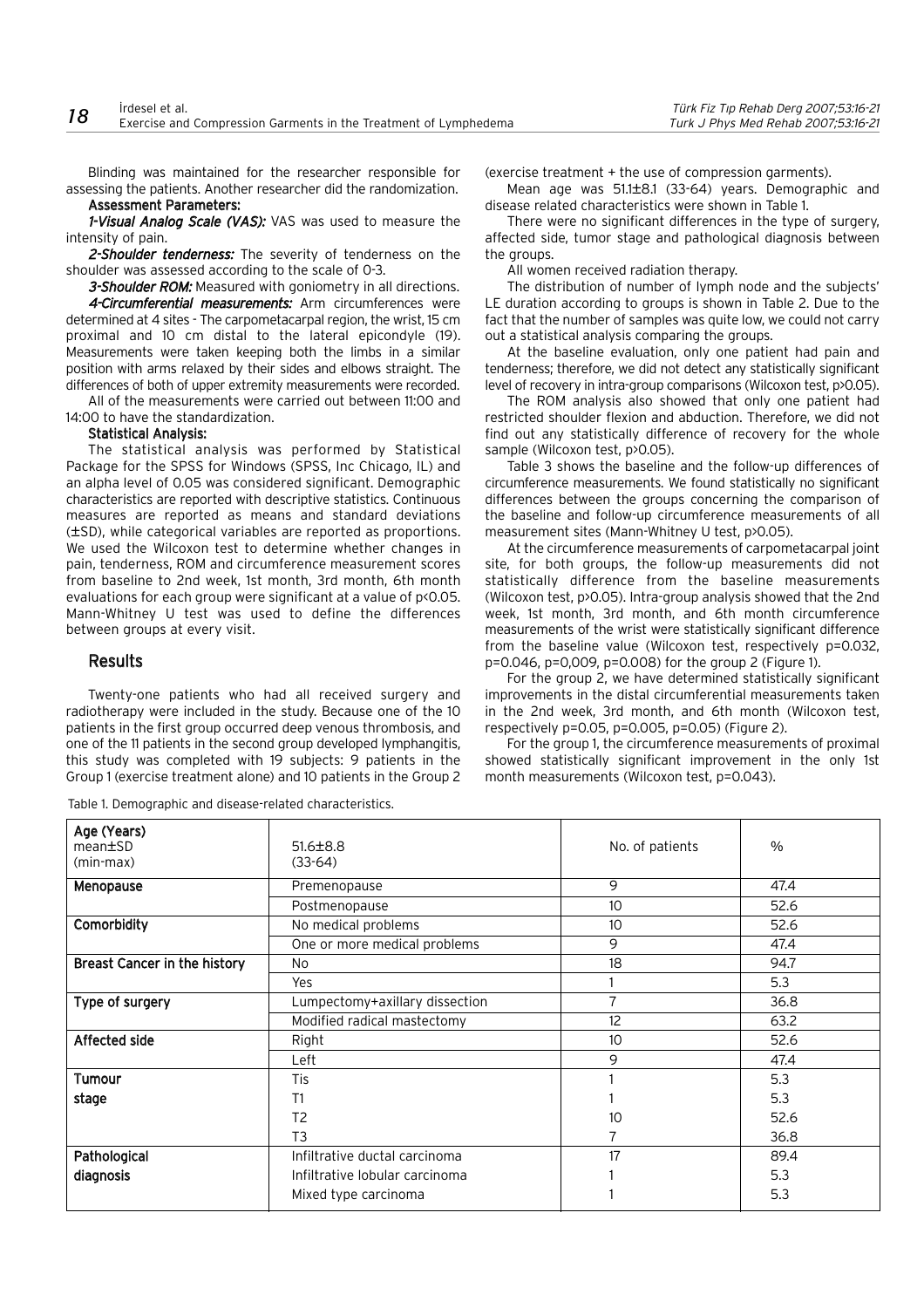# **Discussion**

Upper extremity LE is the most significant long-term complication of breast cancer treatment. It causes upper extremity function loss, therefore decreases quality of life (20).

Every female whose lymph canals have been surgically removed carries the risk of LE. Pezner et al. (21) claim the rate of LE is 25% for females above 60, whereas it is 7% for females less than 60. Kiel and Rademacker (22) claim the age of the patient at the time of diagnosis is the most significant factor for arm edema. In their study, the rate of arm edema formation was shown to be 56% for females above 55 and 23% for below. Marcks (23) suggests that this fact is related to the formation of lymphovenous anastomosis in younger patients. Autopsy results show that lymphovenous anastomosis is less common in older women. The average age of the study group was 51.5±8.2; only 35% of our subjects were over 55. Therefore, the patient group was a relatively young one.

As there is no cure for LE, the aim of the treatment is to reduce the swelling, increase joint mobility and to decrease discomfort. One of the most important aspects of treatment is the education of patients about the structure and function of the lymphatic system, as well as helping them cultivate an awareness regarding what factors and activities exacerbate their condition and what strategies best control it. The patients must be informed about the risk factors, symptoms, and findings of the LE. If the patients themselves learn to identify the LE symptoms for early diagnosis, it may prevent the progression of LE and decrease the possibility of delay of treatment (24-26). In our

Table 2. Group distribution of number of lymph node and LE duration.

study, all of the patients were also informed about skin care and LE education.

Pain can be felt in both the shoulder joint due to restricted movement and in the arm due to the formation of LE after breast cancer treatment. In Bendz and Olsen's study (27) only a few patients were suffering from such pain. Pain is an isolated symptom related with movement restriction and/or LE. At our study we detected that 5.2% of our subjects (only one patient) suffered from mild pain and mild tenderness on the ipsilateral shoulder. In addition, all of the patients included in our study except one had full shoulder ROM. The restriction of ROM and shoulder pain may develop in the early stages of the breast cancer treatment. The most of the subjects included in our study were in the late stages of the post-operative period. This may be also related to the education and exercise program given in early postoperative stage. We determined LE related arm pain in none of our patients. It is being argued that the tightening of the soft tissues causes arm pain related LE and that it is a more significant finding for acute and/or progressive LE. The fact that none of our patients suffered from arm pain might be related to the fact that most of them had chronic LE and also tissue fibrosis.

Various strategies for management of LE are available. Conservative treatment of LE includes procedures such as elevation, exercise, massage, manual lymphatic drainage, compression garments and intermittent pneumatic compression pumps. Studies have shown that use of physical treatments is effective in reducing the amount of swelling in affected limbs. The specific type, amount, and combination of these treatments

|                              | Total           | Group 1        | Group 2        |
|------------------------------|-----------------|----------------|----------------|
| Number of lymph node         |                 |                |                |
| mean±SD                      | $16.2 \pm 6.8$  | $16.7 \pm 7.8$ | $15.7 \pm 6.1$ |
| (min-max)                    | $(0-25)$        | $(0-25)$       | $(8-24)$       |
| Lymphedema duration (months) |                 |                |                |
| mean±SD                      | $23.5 \pm 16.8$ | 26.6±17.4      | 20.8±16.6      |
| (min-max)                    | $(3-60)$        | $(5-60)$       | $(3-60)$       |
|                              | n(%)            | n(%)           | n(%)           |
| 1-6 months                   | 2(10.5)         | 1(%)           | 1(%)           |
| 7-12 months                  | 5(26.3%)        | 2(%)           | 3(%)           |
| >12 months                   | 12 (63.2%)      | 6(%)           | 6(%)           |

|                                | CMC*<br>mean±SD<br>min-max |                                              | Wrist<br>mean ESD<br>min-max |                                             | DIST**<br>mean±SD<br>min-max |                | PROX***<br>mean±SD<br>min-max |                |
|--------------------------------|----------------------------|----------------------------------------------|------------------------------|---------------------------------------------|------------------------------|----------------|-------------------------------|----------------|
|                                | Group 1                    | Group 2                                      | Group 1                      | Group 2                                     | Group 1                      | Group 2        | Group 1                       | Group 2        |
| <b>Baseline</b>                | $0.6 \pm 0.6$              | $0.6 \pm 0.4$                                | $0.7 \pm 0.71$               | $1.4 \pm 0.77$                              | $2.3 \pm 1.90$               | $3.3 \pm 1.75$ | $3.4 \pm 1.38$                | $2.5 \pm 1.48$ |
|                                | $(0.1-2)$                  | $(0.3-1.5)$                                  | $(0-1.8)$                    | $(0-3)$                                     | $(0.2-6)$                    | $(1-7.3)$      | $(0.2-5)$                     | $(0-4.7)$      |
| $2nd$ week                     | $0.5 \pm 0.37$             | $0.4 \pm 0.27$                               | $0.8 \pm 0.55$               | $0.9 \pm 0.31$                              | $2.0 \pm 2.32$               | $2.7 \pm 1.27$ | $3.2 \pm 1.23$                | $2.7 \pm 1.19$ |
|                                | $(O-1)$                    | $(0.1 - 0.9)$                                | $(0.2 - 1.8)$                | $(0.5-1.3)$                                 | $(0.1 - 7)$                  | $(0.7 - 4.8)$  | $(1-5.4)$                     | $(0.6 - 4.4)$  |
| $1st$ month                    | $0.4 \pm 0.27$             | $0.5 \pm 0.29$                               | $0.9 \pm 0.64$               | $0.9 \pm 0.34$                              | $2.1 \pm 1.87$               | $2.7 \pm 1.34$ | $2.7 \pm 1.62$                | $3.1 \pm 1.35$ |
|                                | $(0.1 - 0.8)$              | $(0.2-1)$                                    | $(0-2)$                      | $(0.3-1.3)$                                 | $(0.1 - 6.5)$                | $(0-4.6)$      | $(0-4.5)$                     | $(0.3-5)$      |
| $3rd$ month                    | $0.3 \pm 0.26$             | $0.4 \pm 0.18$                               | $0.9 \pm 0.71$               | $0.7 \pm 0.43$                              | $2.3 \pm 1.67$               | $2.3 \pm 1.01$ | 3±1.3                         | $2.7 + 2$      |
|                                | $(0-0.8)$                  | $(0.1 - 0.7)$                                | $(0.1-2)$                    | $(0.2-1.3)$                                 | $(0.3-5)$                    | $(0.9 - 4.1)$  | $(0.8 - 5.7)$                 | $(0.-6.6)$     |
| $6th$ month                    | $0.3 \pm 0.33$             | $0.5 \pm 0.21$                               | $0.8 \pm 0.52$               | $0.6 \pm 0.39$                              | 1.9±1.58                     | $2.5 \pm 0.73$ | $3.4 \pm 1.86$                | $3.0 \pm 2.15$ |
|                                | $(O-1)$                    | $(0.2 - 0.9)$                                | $(0.1-1.6)$                  | (0.13)                                      | $(0-4)$                      | $(1-3.5)$      | $(0.6-7)$                     | $(0.4 - 7.7)$  |
| *: The carpometacarpal region. |                            | **: 15 cm proximal of the lateral epicondyle |                              | ***: 10 cm distal of the lateral epicondyle |                              |                |                               |                |

Table 3. The baseline and the follow-up differences of circumference measurements.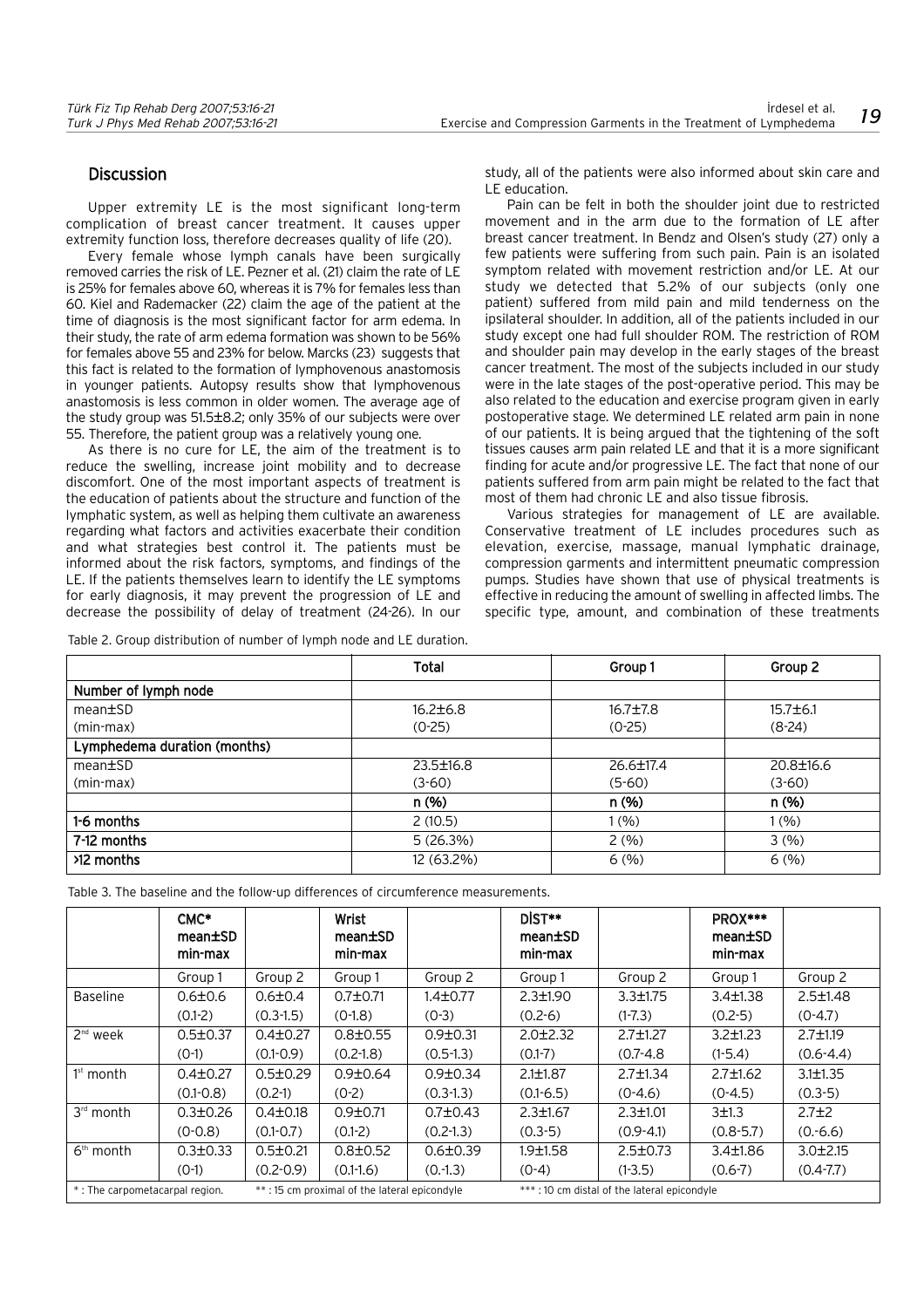continue to be debated. There is limited number of randomized controlled studies showing the effectiveness of these methods, either separately or combined (3,28).

Exercises are an essential part of the LE treatment both during treatment and in the maintenance phase. Although the role of exercise in the management of breast cancer related LE is not well defined, the rationale behind the use of exercise in the LE patient is predicated on the observation that muscle contraction promotes lymph flow and increases protein absorption (29,30). This "muscle pump" effect results from changes in tissue pressure that stimulate the initial lymphatic vessels to open and close and thus encourage movement of interstitial fluid into the lymphatic system. The use of nonfatiquing exercises and activity represents the ideal method because these will not trigger additional interstitial fluid production (30). They must be specially designed for patients with LE to be maximally effective. Exercises should be taught to the patients when they first start a treatment course and the patients should be followed-up carefully.

Box et al. has reported that an early exercise program decreases the incidence of secondary LE. The rationale for starting the exercise program early is the attainment of a wide ROM and facilitating the formation of lymphatic compensatory mechanisms (28). Our study failed to get positive responses from the patients enrolled in the exercise program. But the fact that 89.5% of our patients were in the chronic stages of the disease might have played a role in this.

In some studies, it was widely accepted that aerobic exercise and upper extremity training should be contraindicated for women with breast cancer (31,32). But recent studies have provided preliminary evidence to suggest that exercise may be safe (33,34). In our study, we didn't recommend vigorous exercise and strenuous exertion. So we don't think that our exercise program might have a negative effect on LE. There is the possibility that exercise may be useful in the prevention and treatment of LE. But further investigation is required to see what physiological changes may be taking place at the tissue level in the affected arm in response to short- and long-term exercise.

Compression garments are frequently used in the treatment of LE. If lymph edema is discovered early, and in acute state, treatment will more likely to be successful then if it were attempted in a later brawny, nonpitting stage. The compression garments increase the lymph circulation in the arm thereby preventing the formation of edemas. The limited number of studies on this subject has shown that compression garments are useful for resolving peripheral LE (25,35-38). Anderson et al. (18) has reported that the patients received the best response to early treatment. They have argued the response to treatment is also related with



Figure 1. Wrist circumference differences between the baseline and follow up measurements.

the characteristics of the patient as well as her cooperation. A prospective study by Collins et al. (36) has demonstrated significant decreases in LE in 27 women using the garments. The CT scans exam was used to compare unaffected arms with LE arms using compression for 1st, 3rd, and 12th weeks of treatment. A study has compared the use of a compression garment/elastic sleeve with no treatment. No significant difference was observed in the rate of edema between the two groups (55% with compression garments versus 45% for no treatment) (16).

It has been also reported that the use of combination therapies have produced significant benefits in women with LE (37). In addition, such a program also enhances the overall level of function of the extremity and the patient (38). However it has been suggested that the reduction obtained is very largely dependent on the degree of patient compliance with continuing compression garments, skin care, exercises, and avoidance of trauma to the affected extremity. Patients should be informed that LE is a lifelong condition and that compression garments must be worn on a daily basis. In our study, our patients wore it from morning to night and removed it at bedtime. Our findings showed that circumference measurements of the wrist and distal part were statistically different from the initial value in the group 2 (Figure 1 and 2). But there was only statistically significant improvement for the differences of proximal circumferential measurements in the 1st month (Wilcoxon test, p=0.043) for group 1. In addition there was statistically no significant difference for the circumference measurements of metacarpophalangeal site of both groups. These results showed that the combination of compression garment and exercise therapy is partially effective but this therapy is more effective than the exercise therapy. This might be because the patients might have paid more attention to the precautions as they were wearing the compression garment. The efficiency of the compression garment is may be related with the fact that it can be utilized easily at home and that it can be utilized for long durations.

In our study, 10.5% of our patients had been suffering from for 1-6 months, while 26.3% had had the symptom for 7-12 months, and 63.2% had been suffering from it for more than a year (Table 2). It is important for the efficiency of the treatment procedures that LE is diagnosed early and that treatment starts immediately. As LE lasts longer, the fat tissue under the skin becomes hypertrophic and fibrosis occurs which reduces treatment efficiency (39).

It is argued that early diagnosis and treatment makes the overall treatment process more effective and that this is so most probably because the venous system loses a large amount of fluid. There exists a consensus that the treatment is more



Figure 2. Distal circumference differences between the baseline and follow up measurements.